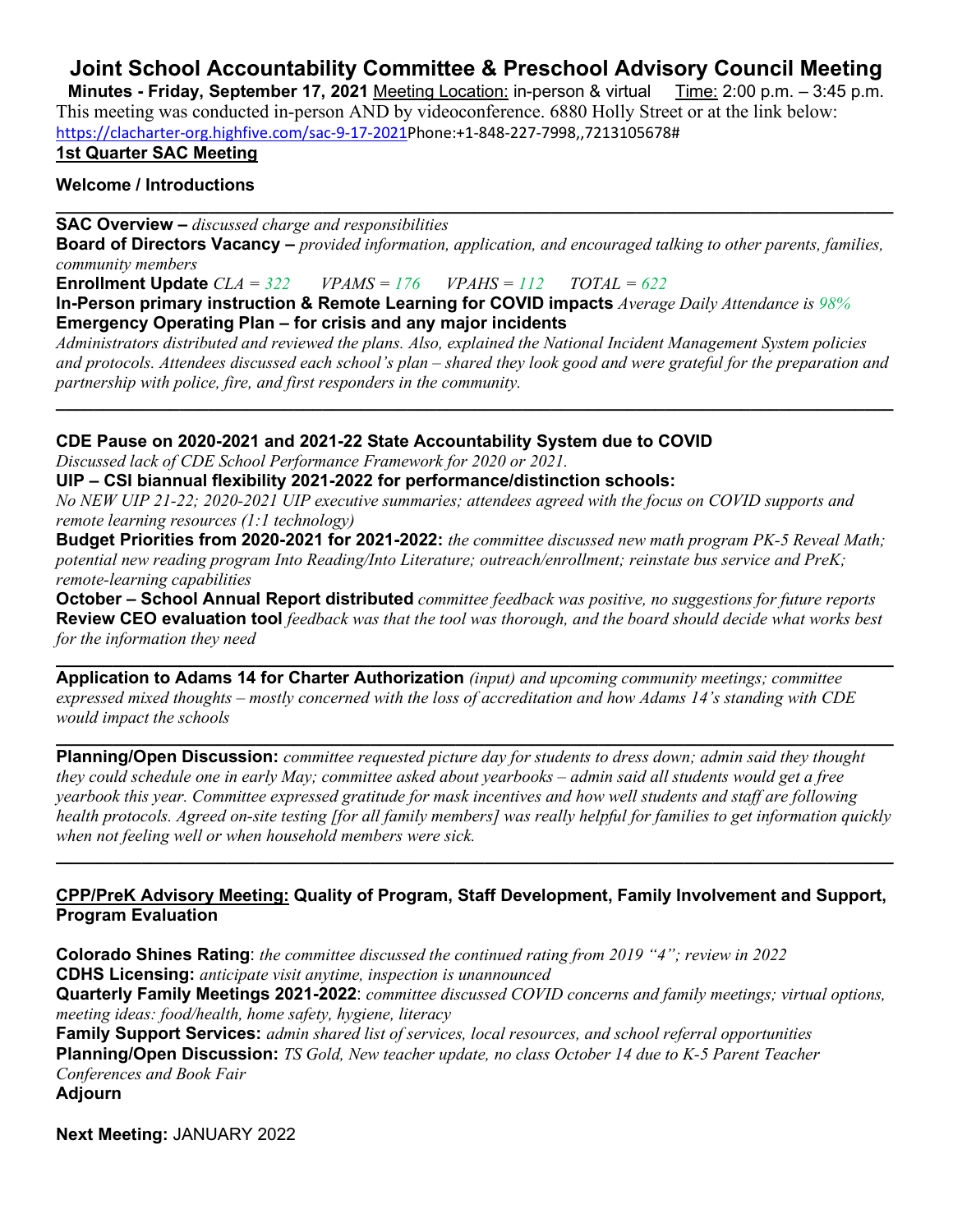District Accountability Committees are responsible for making recommendations to their local school boards concerning priorities for spending district and federal funds, making recommendations concerning the preparation of the district's Performance, Improvement, Priority Improvement, or Turnaround plan (whichever is applicable), and cooperatively determining other areas and issues to address and make recommendations upon. The Educator Evaluation and Support Bill of 2010 (S.B. 10-191) also authorized District Accountability Committees to provide input and recommendations to principals, on an advisory basis, concerning the development and use of assessment tools to measure and evaluate student academic growth as it relates to teacher evaluations.

### MEMBERSHIP:

- An administrator of the school or the administrator's designee
- At least one teacher who provides instruction in the school
- At least three parents (or legal guardians) of students enrolled in the school
- → Additional parent or teacher since the school does not have an "internal" parent organization
- At least one person from the community
- $\supset$  In addition, a member of the Board of Directors shall serve on the SAC in a non-voting ex officio

### Pause on 2020-21 and 2021-22 State Accountability **System Due to COVID-19**

A second year of Accountability Pause (2021-2022) has been authorized by the Colorado legislature. The state's accountability system has been paused for 2020-21 and 2021-22.

#### School and District Accountability Committee (SAC and DAC) Networking Series

Starting in the 2021-22 school year, the Office of Family School Community Partnerships will be offering a series of virtual networking meetings<br>for members of SACs and DACs across the state. These convenings will include network and learn from other committee members.

#### When

- August-May
- 2nd Tuesday of the Month (recurring invitation)
- $-5:30-6:30$ pm

#### Audience:

SAC and DAC members, including school and district administration and staff

Spanish language interpretation will be available.

#### Interested?

Sign up here to receive calendar invitations and more information



**FAMILY SCHOOL AND** COMMUNITY PARTNERSHIPS



#### **Topics and Dates**

- August 10th: Kickoff; Roles and Responsibilities o Recording
	- o Slides
- September 14th: UIP/Stakeholder Engagement
- October 12th: Committee/Board/District Relations
- November 9th: FSCP Policy
- December 14th: Team Building
- · January 11th: Local Data Usage
- February 8th: Budgets
- March 8th: Special Projects
- April 12th: Showcase/Celebrations
- May 10th: Prepare for Next Year



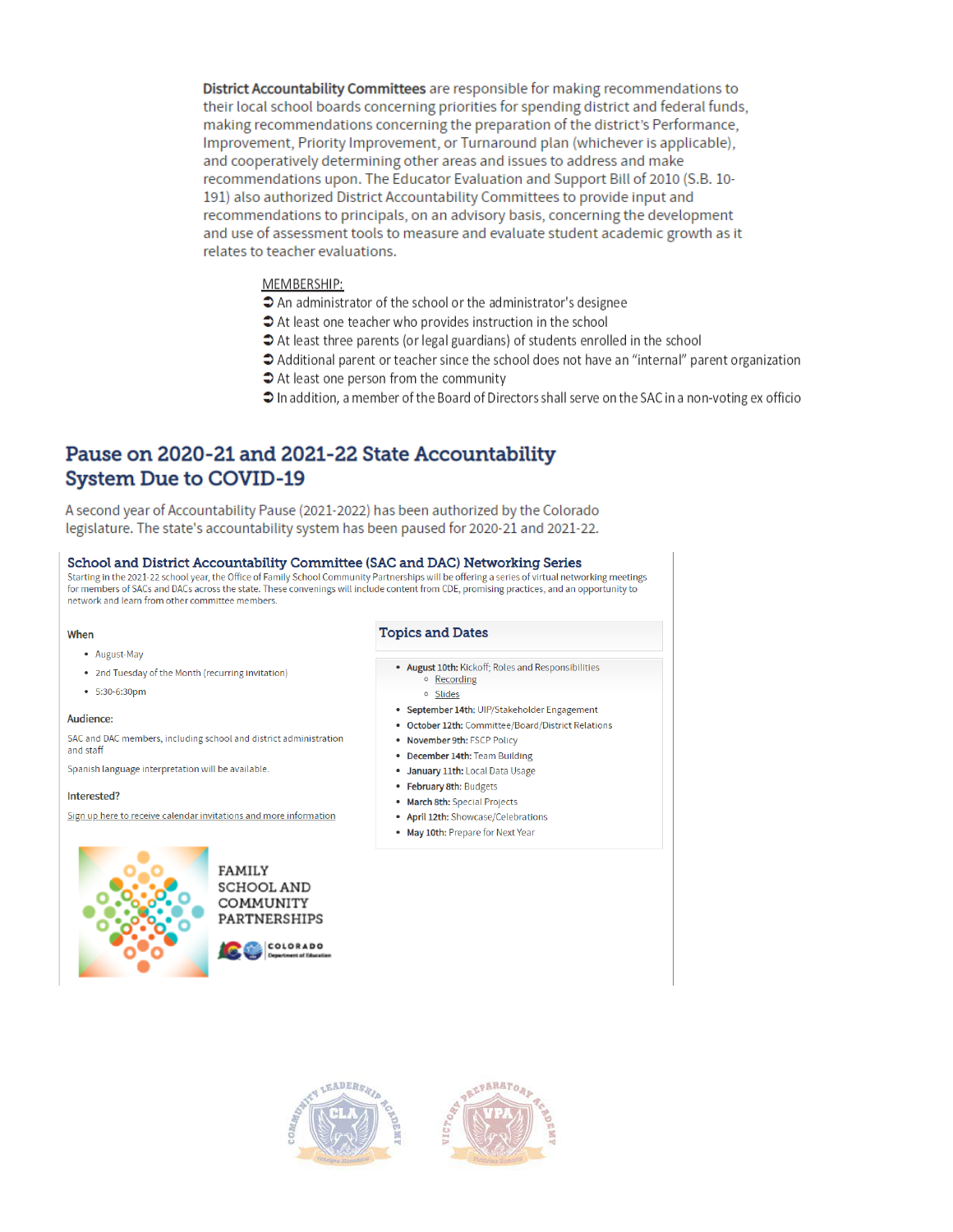### Performance Rating for Standard I: Instructional Leadership

| Rate each focus Indicator and indicate the overall Standard rating below. (*Focus Indicators are those aligned to goal(s).) |                                                                                                                                                                                                                                                                                                                                                            | u                                                                                                                                                                                                                                                                                                | <b>NI</b> | P |   |
|-----------------------------------------------------------------------------------------------------------------------------|------------------------------------------------------------------------------------------------------------------------------------------------------------------------------------------------------------------------------------------------------------------------------------------------------------------------------------------------------------|--------------------------------------------------------------------------------------------------------------------------------------------------------------------------------------------------------------------------------------------------------------------------------------------------|-----------|---|---|
|                                                                                                                             | I-A. Curriculum: Ensures that all instructional staff design effective and rigorous standards-based units of instruction consisting of<br>well-structured lessons with measureable outcomes.<br>□ Focus Indicator (check if yes)                                                                                                                           | п                                                                                                                                                                                                                                                                                                | п         | п | п |
| I-B.                                                                                                                        | Instruction: Ensures that practices in all settings reflect high expectations regarding content and quality of effort and work,<br>engage all students, and are personalized to accommodate diverse learning styles, needs, interests, and levels of readiness.<br>□ Focus Indicator (check if yes)                                                        | □                                                                                                                                                                                                                                                                                                | п         | п | П |
|                                                                                                                             | I-C. Assessment: Ensures that all principals and administrators facilitate practices that propel personnel to use a variety of formal and<br>informal methods and assessments to measure student learning, growth, and understanding and make necessary adjustments to<br>their practice when students are not learning.<br>Focus Indicator (check if yes) | п                                                                                                                                                                                                                                                                                                | п         | п | п |
|                                                                                                                             | I-D. Evaluation: Ensures effective and timely supervision and evaluation of all staff in alignment with state regulations and contract<br>provisions.<br>Focus Indicator (check if yes)                                                                                                                                                                    | П                                                                                                                                                                                                                                                                                                | п         | □ | п |
|                                                                                                                             | I-E. Data-Informed Decision Making: Uses multiple sources of evidence related to student learning-including state and<br>school assessment results and growth data-to inform school and district goals and improve organizational performance.<br>educator effectiveness, and student learning.<br>□ Focus Indicator (check if yes)                        | □                                                                                                                                                                                                                                                                                                | п         | п | п |
|                                                                                                                             | I-F. Student Learning: Demonstrates expected impact on student learning based on multiple measures of student learning, growth,<br>and achievement, including student progress on common assessments and statewide student growth measures where available                                                                                                 | The Student Learning Indicator does not have corresponding descriptions<br>of practice. Evidence of impact on student learning based on multiple<br>measures of student learning, growth, and achievement must be taken<br>into account when determining a performance rating for this Standard. |           |   |   |
|                                                                                                                             | <b>OVERALL Rating for Standard I: Instructional Leadership</b><br>The education leader promotes the learning and growth of all students and the success of all staff by cultivating a shared vision that<br>makes powerful teaching and learning the central focus of schooling.                                                                           | □                                                                                                                                                                                                                                                                                                | □         | □ | □ |

## Performance Rating for Standard II: Management & Operations

| Rate each focus Indicator and indicate the overall Standard rating below. (*Focus Indicators are those aligned to goal(s).)                                                                                                                                                                                                   |        | <b>NI</b> | P | F |
|-------------------------------------------------------------------------------------------------------------------------------------------------------------------------------------------------------------------------------------------------------------------------------------------------------------------------------|--------|-----------|---|---|
| II-A. Environment: Develops and executes effective plans, procedures, routines, and operational systems to address a full range of<br>safety, health, emotional, and social needs.<br>□ Focus Indicator (check if yes)                                                                                                        | □      | □         | □ | п |
| II-B. Human Resources Management and Development: Implements a cohesive approach to recruiting, hiring, induction,<br>development, and career growth that promotes high-quality and effective practice.<br>Focus Indicator (check if yes)<br>$\Box$                                                                           | $\Box$ | $\Box$    | □ | П |
| II-C. Scheduling and Management Information Systems: Uses systems to ensure optimal use of data and time for teaching,<br>learning, and collaboration, minimizing disruptions and distractions for school-level staff.<br>Focus Indicator (check if yes)                                                                      | □      | $\Box$    | □ | □ |
| II-D. Law, Ethics, and Policies: Understands and complies with state and federal laws and mandates, school policies,<br>agreements, and ethical guidelines.<br>Focus Indicator (check if yes)                                                                                                                                 | П      | $\Box$    | □ | П |
| II-E. Fiscal Systems: Develops a budget that supports the charter's vision, mission, and goals; allocates and manages expenditures<br>consistent with organization goals and available resources.<br>Focus Indicator (check if yes)                                                                                           | □      | □         | □ | □ |
| <b>OVERALL Rating for Standard II: Management &amp; Operations</b><br>The education leader promotes the learning and growth of all students and the success of all staff by ensuring a safe, efficient, and<br>effective learning environment, using resources to implement appropriate curriculum, staffing, and scheduling. |        | п         | □ | п |

### Performance Rating for Standard III: Family and Community Engagement

| Rate each focus Indicator and indicate the overall Standard rating below. (*Focus Indicators are those aligned to goal(s).)                                                                                                                                                                                         |   | <b>NI</b> | Р |  |
|---------------------------------------------------------------------------------------------------------------------------------------------------------------------------------------------------------------------------------------------------------------------------------------------------------------------|---|-----------|---|--|
| III-A. Engagement: Actively ensures that all families are welcome members of the classroom and school community and can contribute<br>to the effectiveness of the classroom, school, and community.<br>Focus Indicator (check if yes)<br>▫                                                                          |   | п         | □ |  |
| III-B. Sharing Responsibility: Continuously collaborates with families and community stakeholders to support student learning and<br>development at home, school, and in the community.<br>$\Box$ Focus Indicator (check if yes)                                                                                    | □ | п         | □ |  |
| III-C. Communication: Engages in regular, two-way, culturally proficient communication with families and community stakeholders<br>about student learning and performance.<br>□ Focus Indicator (check if yes)                                                                                                      |   | п         | п |  |
| III-D. Family Concerns: Addresses family and community concerns in an equitable, effective, and efficient manner.<br>Focus Indicator (check if yes)                                                                                                                                                                 |   | п         | п |  |
| OVERALL Rating for Standard III: Family & Community Engagement<br>The education leader promotes the learning and growth of all students and the success of all staff through effective partnerships with<br>families, community organizations, and other stakeholders that support the mission of the organization. |   | п         | П |  |